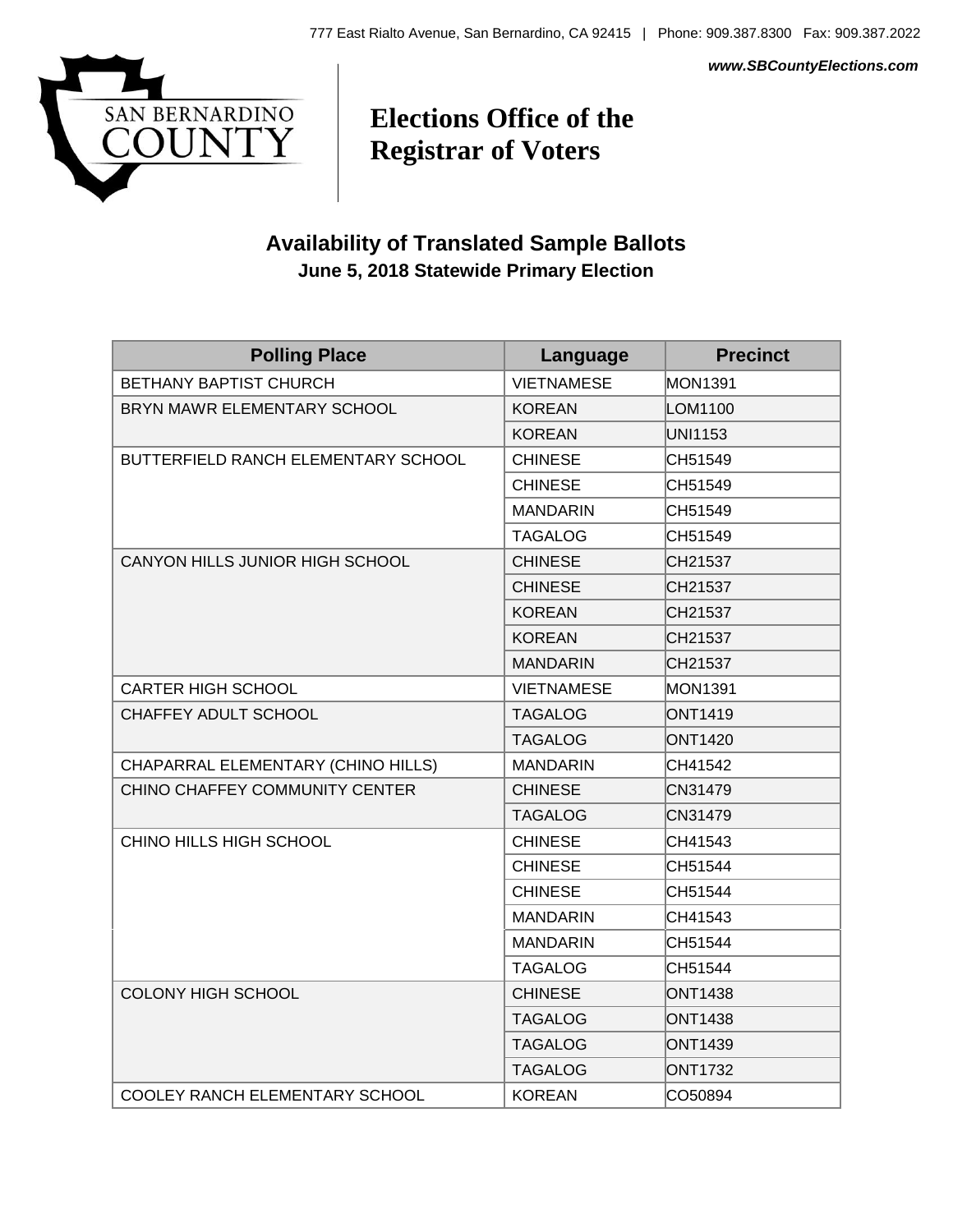| <b>Polling Place</b>                     | Language          | <b>Precinct</b> |
|------------------------------------------|-------------------|-----------------|
| <b>COUNTRY MEADOWS MHP</b>               | <b>CHINESE</b>    | <b>ONT1509</b>  |
|                                          | <b>TAGALOG</b>    | <b>ONT1509</b>  |
| <b>CROSS &amp; CROWN LUTHERAN CHURCH</b> | <b>CHINESE</b>    | RC41050         |
|                                          | <b>TAGALOG</b>    | RC41050         |
| ETIWANDA INTERMEDIATE SCHOOL             | <b>TAGALOG</b>    | RC41045         |
| FIRE STATION #2 (UPLAND)                 | <b>KOREAN</b>     | UP20848         |
| FIRST BAPTIST CHURCH (HESPERIA)          | <b>VIETNAMESE</b> | HE10342         |
|                                          | <b>VIETNAMESE</b> | HE41606         |
| FIRST BAPTIST CHURCH (SB)                | <b>KOREAN</b>     | SB51244         |
| FIRST LUTHERAN CHURCH                    | <b>KOREAN</b>     | RE51128         |
| FLOYD M STORK SCHOOL                     | <b>KOREAN</b>     | RC11272         |
| FRANK DOMINGUEZ ELEMENTARY               | <b>CHINESE</b>    | SB11002         |
|                                          | <b>CHINESE</b>    | SB31009         |
|                                          | <b>KOREAN</b>     | SB11002         |
|                                          | <b>KOREAN</b>     | SB31009         |
|                                          | <b>VIETNAMESE</b> | SB11224         |
|                                          | <b>VIETNAMESE</b> | SB11225         |
| <b>GLENMEAD ELEMENTARY SCHOOL</b>        | <b>MANDARIN</b>   | CH31540         |
| <b>GRAND AVE PARK</b>                    | <b>CHINESE</b>    | CH11538         |
|                                          | <b>CHINESE</b>    | CH11558         |
|                                          | <b>CHINESE</b>    | CH11558         |
|                                          | <b>KOREAN</b>     | CH11538         |
|                                          | <b>KOREAN</b>     | CH11558         |
|                                          | <b>MANDARIN</b>   | CH11538         |
|                                          | <b>MANDARIN</b>   | CH11538         |
|                                          | <b>MANDARIN</b>   | CH11558         |
|                                          | <b>MANDARIN</b>   | CH11558         |
| HESPERIA CHURCH OF THE NAZARENE          | <b>VIETNAMESE</b> | HE50344         |
|                                          | <b>VIETNAMESE</b> | HE50346         |
| HIDDEN TRAILS ELEMENTARY SCHOOL          | <b>CHINESE</b>    | CH11559         |
|                                          | <b>CHINESE</b>    | CH21555         |
|                                          | <b>KOREAN</b>     | CH11559         |
|                                          | <b>KOREAN</b>     | CH21555         |
|                                          | <b>MANDARIN</b>   | CH11559         |
|                                          | <b>MANDARIN</b>   | CH21555         |
| HOWARD SCHOOL                            | <b>VIETNAMESE</b> | <b>MON1397</b>  |
|                                          | <b>VIETNAMESE</b> | <b>MON1839</b>  |
|                                          | <b>VIETNAMESE</b> | <b>MON1839</b>  |
|                                          | <b>VIETNAMESE</b> | <b>UNI1458</b>  |
|                                          | <b>VIETNAMESE</b> | <b>UNI1458</b>  |
|                                          | <b>VIETNAMESE</b> | <b>UNI1458</b>  |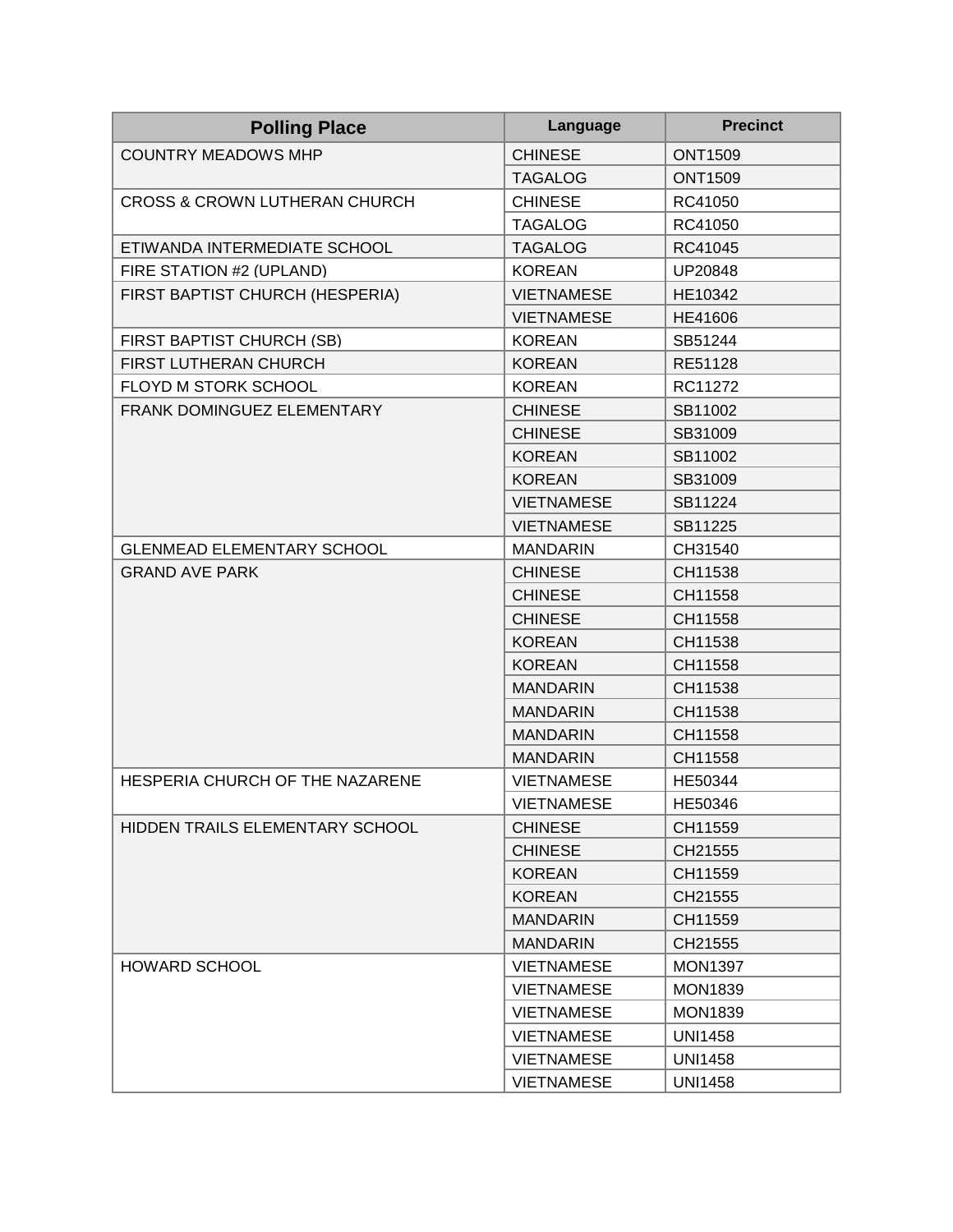| <b>Polling Place</b>                         | Language          | <b>Precinct</b> |
|----------------------------------------------|-------------------|-----------------|
| HUMANE SOCIETY OF SAN BERNARDINO             | <b>TAGALOG</b>    | SB11218         |
|                                              | <b>TAGALOG</b>    | SB31718         |
|                                              | <b>VIETNAMESE</b> | SB11218         |
|                                              | <b>VIETNAMESE</b> | SB31718         |
| JOHN L GOLDEN ELEMENTARY                     | <b>CHINESE</b>    | RC41055         |
| JUANITA BLAKELY JONES ELEMENTARY SCHOOL      | <b>CHINESE</b>    | SB11006         |
|                                              | <b>KOREAN</b>     | SB11006         |
| KUCERA MIDDLE SCHOOL                         | <b>TAGALOG</b>    | <b>RIA0962</b>  |
|                                              | <b>TAGALOG</b>    | RIA0963         |
| LEHIGH ELEMENTARY SCHOOL                     | <b>VIETNAMESE</b> | <b>MON1394</b>  |
| LIFE BIBLE FELLOWSHIP CHURCH                 | <b>KOREAN</b>     | <b>UNI0839</b>  |
|                                              | <b>KOREAN</b>     | <b>UNI0840</b>  |
| LIGHTFOOT ELEMENTARY SCHOOL                  | <b>CHINESE</b>    | RC31041         |
|                                              | <b>KOREAN</b>     | RC31041         |
|                                              | <b>KOREAN</b>     | RC31041         |
|                                              | <b>KOREAN</b>     | RC31041         |
|                                              | <b>KOREAN</b>     | RC31048         |
|                                              | <b>KOREAN</b>     | RC31049         |
|                                              | <b>MANDARIN</b>   | RC31041         |
|                                              | <b>MANDARIN</b>   | RC31048         |
|                                              | <b>MANDARIN</b>   | RC31049         |
| LOMA LINDA CHINESE SDA CHURCH                | <b>KOREAN</b>     | LOM1098         |
|                                              | <b>KOREAN</b>     | LOM1098         |
| LOMA LINDA CIVIC CENTER                      | <b>KOREAN</b>     | LOM1092         |
|                                              | <b>KOREAN</b>     | LOM1101         |
|                                              | <b>KOREAN</b>     | LOM1102         |
| LOMA LINDA UNIVERSITY (DRAYSON CENTER)       | <b>KOREAN</b>     | LOM1091         |
|                                              | <b>KOREAN</b>     | LOM1096         |
|                                              | <b>TAGALOG</b>    | LOM1095         |
|                                              | <b>VIETNAMESE</b> | LOM1095         |
| <b>LONG ELEMENTARY SCHOOL</b>                | <b>KOREAN</b>     | FO10881         |
|                                              | <b>KOREAN</b>     | FO10882         |
|                                              | <b>TAGALOG</b>    | FO10882         |
|                                              | <b>TAGALOG</b>    | FO10883         |
| LYTLE CREEK COMMUNITY CENTER                 | <b>KOREAN</b>     | <b>UNI0691</b>  |
| <b>MARIANA RANCHOS COUNTY WATER DISTRICT</b> | <b>KOREAN</b>     | <b>UNI0016</b>  |
| MARIPOSA LODGE                               | <b>KOREAN</b>     | APP0320         |
|                                              | <b>KOREAN</b>     | APP0321         |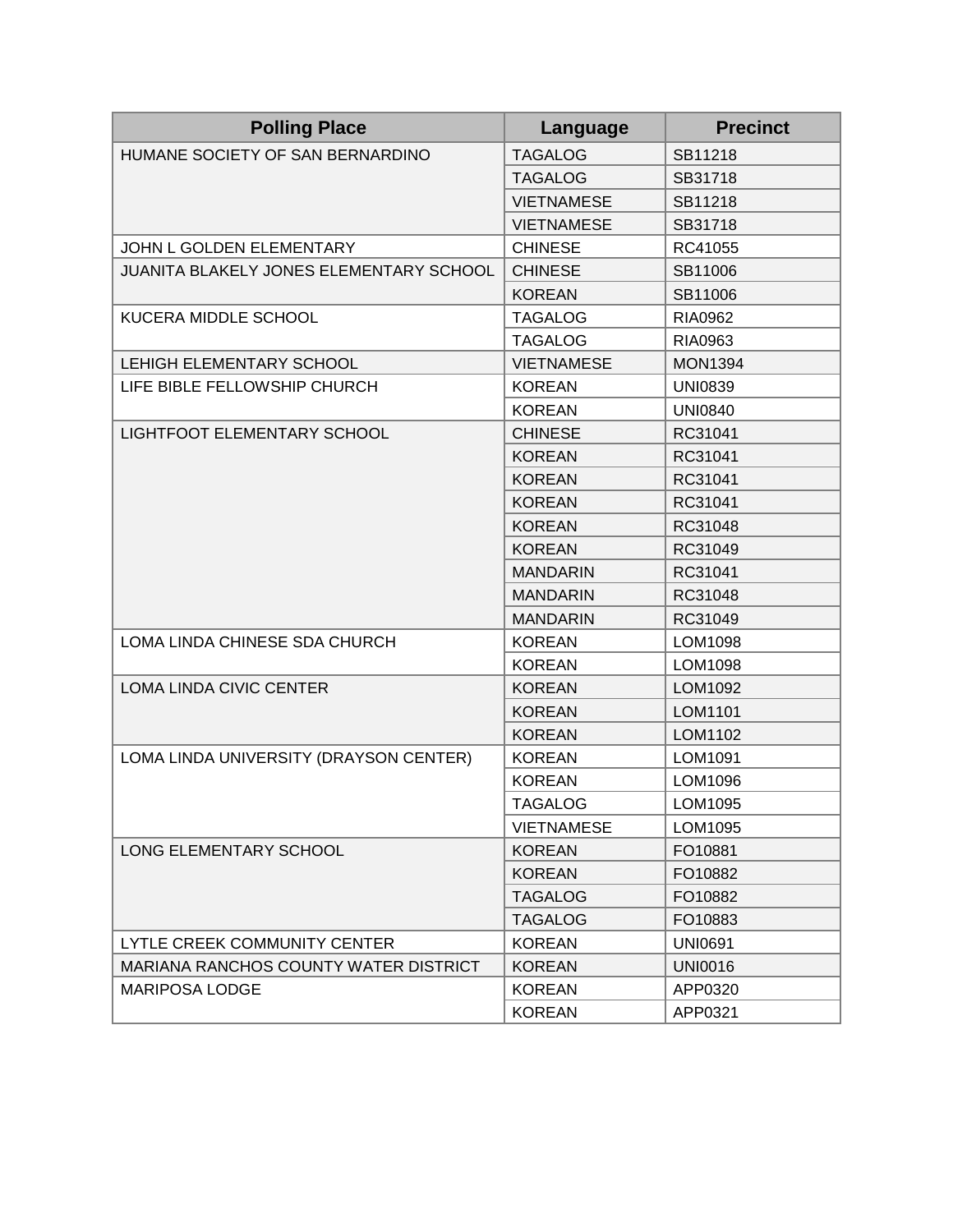| <b>Polling Place</b>                   | Language          | <b>Precinct</b> |
|----------------------------------------|-------------------|-----------------|
| MCCOY EQUESTRIAN AND RECREATION CENTER | <b>CANTONESE</b>  | CH21556         |
|                                        | <b>CANTONESE</b>  | CH21557         |
|                                        | <b>CHINESE</b>    | CH21556         |
|                                        | <b>CHINESE</b>    | CH21557         |
|                                        | <b>KOREAN</b>     | CH21556         |
|                                        | <b>KOREAN</b>     | CH21557         |
| MICHAEL G WICKMAN ELEMENTARY           | <b>CHINESE</b>    | CH51550         |
|                                        | <b>MANDARIN</b>   | CH41551         |
| <b>MISSION ELEMENTARY SCHOOL</b>       | <b>VIETNAMESE</b> | <b>ONT1423</b>  |
|                                        | <b>VIETNAMESE</b> | <b>UNI1459</b>  |
|                                        | <b>VIETNAMESE</b> | <b>UNI1459</b>  |
| MORNING STAR CHRISTIAN CHURCH          | <b>VIETNAMESE</b> | <b>MON1390</b>  |
| MT BALDY FIRE DEPARTMENT               | <b>KOREAN</b>     | <b>UNI0688</b>  |
|                                        | <b>KOREAN</b>     | <b>UNI0834</b>  |
| NORTH HILLS COMMUNITY CHURCH           | <b>CHINESE</b>    | RC31042         |
|                                        | <b>CHINESE</b>    | RC31068         |
|                                        | <b>KOREAN</b>     | RC31042         |
|                                        | <b>KOREAN</b>     | RC31068         |
| OAK RIDGE ELEMENTARY SCHOOL            | <b>CHINESE</b>    | CH31553         |
|                                        | <b>CHINESE</b>    | CH31553         |
|                                        | <b>CHINESE</b>    | CH31554         |
|                                        | <b>KOREAN</b>     | CH31553         |
|                                        | <b>KOREAN</b>     | CH31554         |
| <b>ONTARIO HIGH SCHOOL</b>             | <b>VIETNAMESE</b> | CN21495         |
|                                        | <b>VIETNAMESE</b> | <b>ONT1426</b>  |
|                                        | <b>VIETNAMESE</b> | <b>ONT1427</b>  |
|                                        | <b>VIETNAMESE</b> | <b>ONT1577</b>  |
| OUR LADY OF HOPE PARISH                | <b>VIETNAMESE</b> | HI10750         |
|                                        | <b>VIETNAMESE</b> | HI10750         |
|                                        | <b>VIETNAMESE</b> | HI10752         |
|                                        | <b>VIETNAMESE</b> | HI10752         |
|                                        | <b>VIETNAMESE</b> | SB11161         |
| OUR LADY OF THE ASSUMPTION CHURCH      | <b>KOREAN</b>     | SB51243         |
| <b>PACIFICA SENIOR LIVING</b>          | <b>CHINESE</b>    | CH51548         |
|                                        | <b>CHINESE</b>    | CH51548         |
|                                        | <b>MANDARIN</b>   | CH51548         |
|                                        | <b>TAGALOG</b>    | CH51548         |
| PARKHOUSE AT THE PRESERVE              | <b>CHINESE</b>    | CN41480         |
|                                        | <b>TAGALOG</b>    | CN41480         |
| RECHE CANYON ELEMENTARY SCHOOL         | <b>KOREAN</b>     | CO50899         |
|                                        | <b>KOREAN</b>     | CO50900         |
|                                        | <b>KOREAN</b>     | <b>UNI0915</b>  |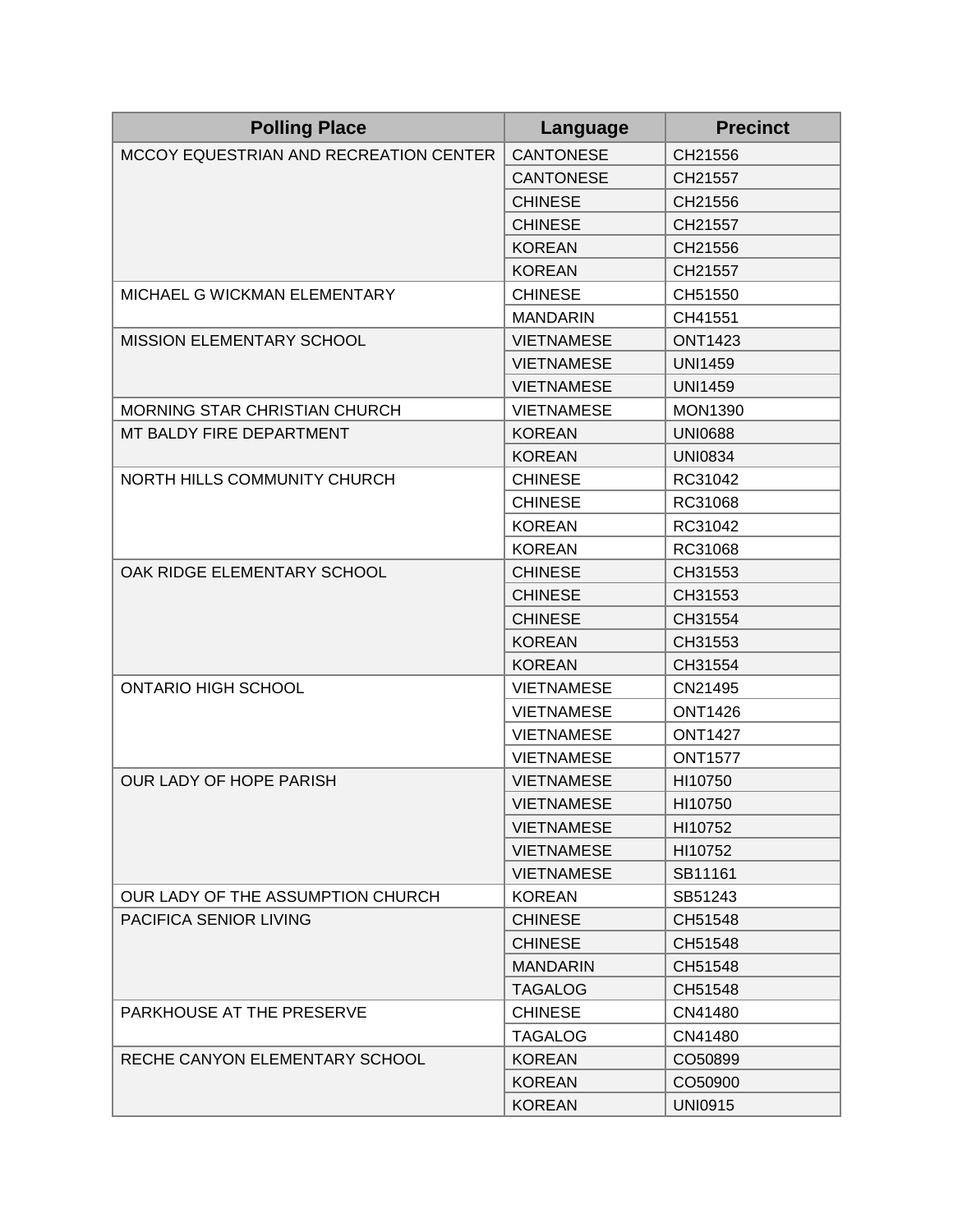| <b>Polling Place</b>                  | Language          | <b>Precinct</b> |
|---------------------------------------|-------------------|-----------------|
| ROLLING RIDGE ELEMENTARY SCHOOL       | <b>CANTONESE</b>  | CH11536         |
|                                       | <b>CHINESE</b>    | CH11535         |
|                                       | <b>CHINESE</b>    | CH11536         |
|                                       | <b>KOREAN</b>     | CH11535         |
|                                       | <b>KOREAN</b>     | CH11536         |
|                                       | <b>KOREAN</b>     | CH21844         |
|                                       | <b>MANDARIN</b>   | CH11535         |
|                                       | <b>MANDARIN</b>   | CH21844         |
| RUTH MUSSER MIDDLE SCHOOL             | <b>CHINESE</b>    | RC31070         |
|                                       | <b>KOREAN</b>     | RC31070         |
|                                       | <b>KOREAN</b>     | RC31070         |
|                                       | <b>KOREAN</b>     | RC31738         |
| SALVATION ARMY (ONTARIO)              | <b>VIETNAMESE</b> | <b>ONT1430</b>  |
|                                       | <b>VIETNAMESE</b> | <b>ONT1431</b>  |
| SAN BERNARDINO COUNTY FIRE STATION 79 | <b>TAGALOG</b>    | FO10884         |
|                                       | <b>TAGALOG</b>    | FO10884         |
|                                       | <b>TAGALOG</b>    | FO11827         |
|                                       | <b>TAGALOG</b>    | FO30887         |
| SAN BERNARDINO SCOTTISH RITE          | <b>KOREAN</b>     | SB51242         |
| <b>SANDIA ACADEMY</b>                 | <b>KOREAN</b>     | APP0322         |
|                                       | <b>KOREAN</b>     | <b>UNI0015</b>  |
| <b>SHADY TRAILS</b>                   | <b>TAGALOG</b>    | FO31832         |
| SIERRA LAKES ELEMENTARY SCHOOL        | <b>TAGALOG</b>    | FO20890         |
|                                       | <b>TAGALOG</b>    | FO20891         |
|                                       | <b>TAGALOG</b>    | FO30888         |
|                                       | <b>TAGALOG</b>    | FO30889         |
|                                       | <b>TAGALOG</b>    | FO31829         |
| <b>TERRAVISTA ELEMENTARY SCHOOL</b>   | <b>KOREAN</b>     | RC31043         |
|                                       | <b>KOREAN</b>     | RC31043         |
|                                       | <b>MANDARIN</b>   | RC31043         |
|                                       | <b>TAGALOG</b>    | RC31044         |
|                                       | <b>TAGALOG</b>    | RC31739         |
|                                       | <b>TAGALOG</b>    | RC31740         |
|                                       | <b>TAGALOG</b>    | RC41854         |
| <b>TOWNSEND JR HIGH SCHOOL</b>        | <b>CANTONESE</b>  | CH21845         |
|                                       | <b>CHINESE</b>    | CH21845         |
|                                       | <b>KOREAN</b>     | CH21845         |
|                                       | <b>MANDARIN</b>   | CH21845         |
| TRINITY LUTHERAN CHURCH (MONTCLAIR)   | <b>VIETNAMESE</b> | <b>MON1396</b>  |
| UNIFIED BAPTIST CHURCH                | <b>VIETNAMESE</b> | SB11227         |
|                                       | <b>VIETNAMESE</b> | <b>UNI1259</b>  |